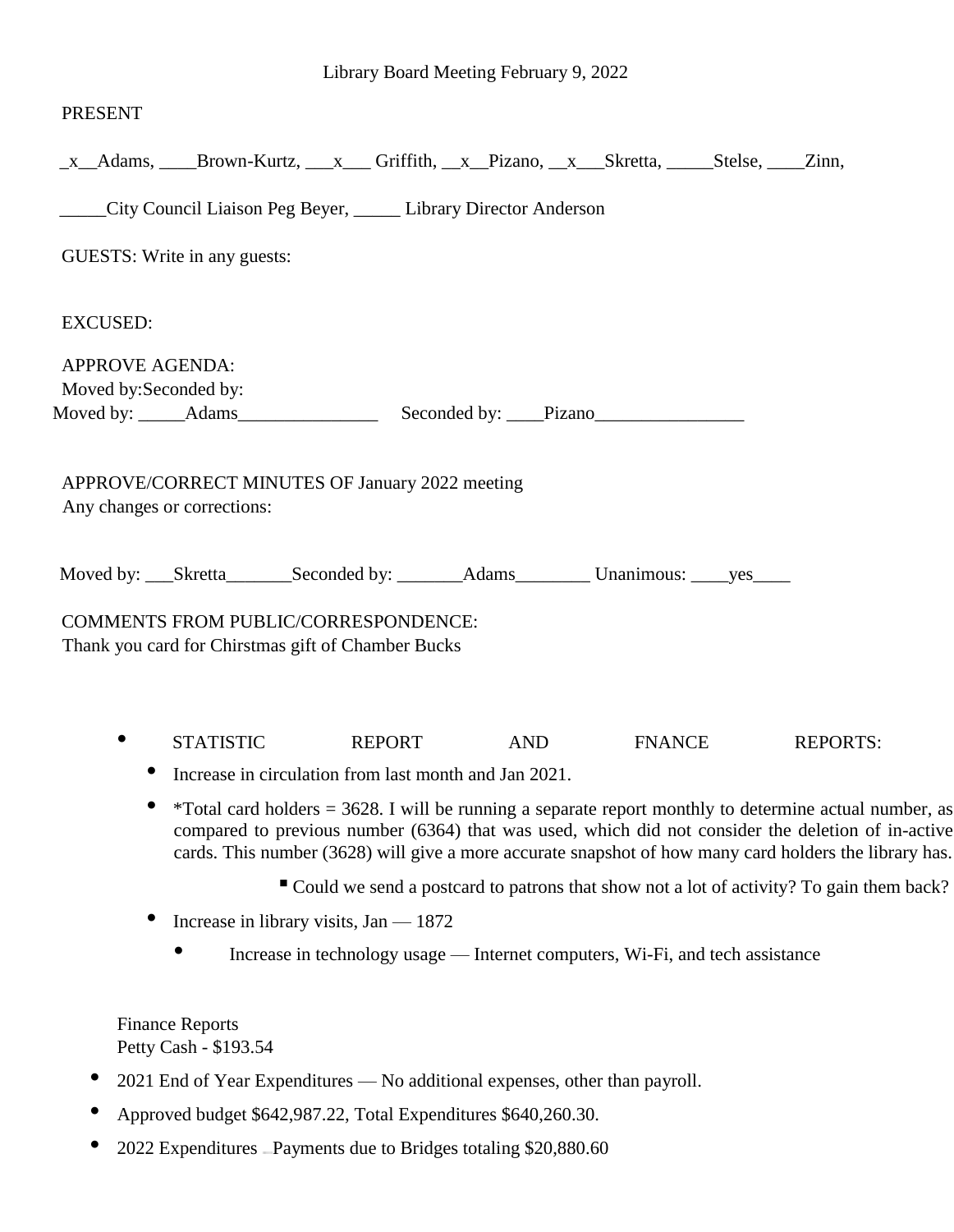# Café' Annual Support \$15,344.00

- Share of Database Costs \$622.00
- Gale Courses \$1385.00
- Flipster \$553.00
- Movie Licensing \$365.00
- Advantage Program (Additional Overdrive titles) \$1921.00
- Co-Op Purchases RFID tags \$618.00 and Receipt Tape \$72.60 o Otherwise, general monthly expenses
- Revenue I do not have Library Levy Tax totals yet. Revenue only reflects public charges and donations

### AUDIT BILLS:

January 2022: Expenses: 32,007.03 Salaries: 19,943.38 Fringes: 6,289.87 TOTAL: 585240.28  $x$  Adams  $x$  Skretta Brown-Kurtz Stelse  $x$  Griffith Zinn x Pizano Teeter

Skretta reviewed the bills from January

2022, and asked for approval. Seconded by: Pizano and Adams

COMMITTEE REPORTS: Personnel/Staffing: x Budget/Finance: x Policy/ Procedures:x Building & Grounds:x

FOUNDATION BUSNESS:

SCLS monthly report: no report

Jefferson Community Foundation: quarterly report at meeting